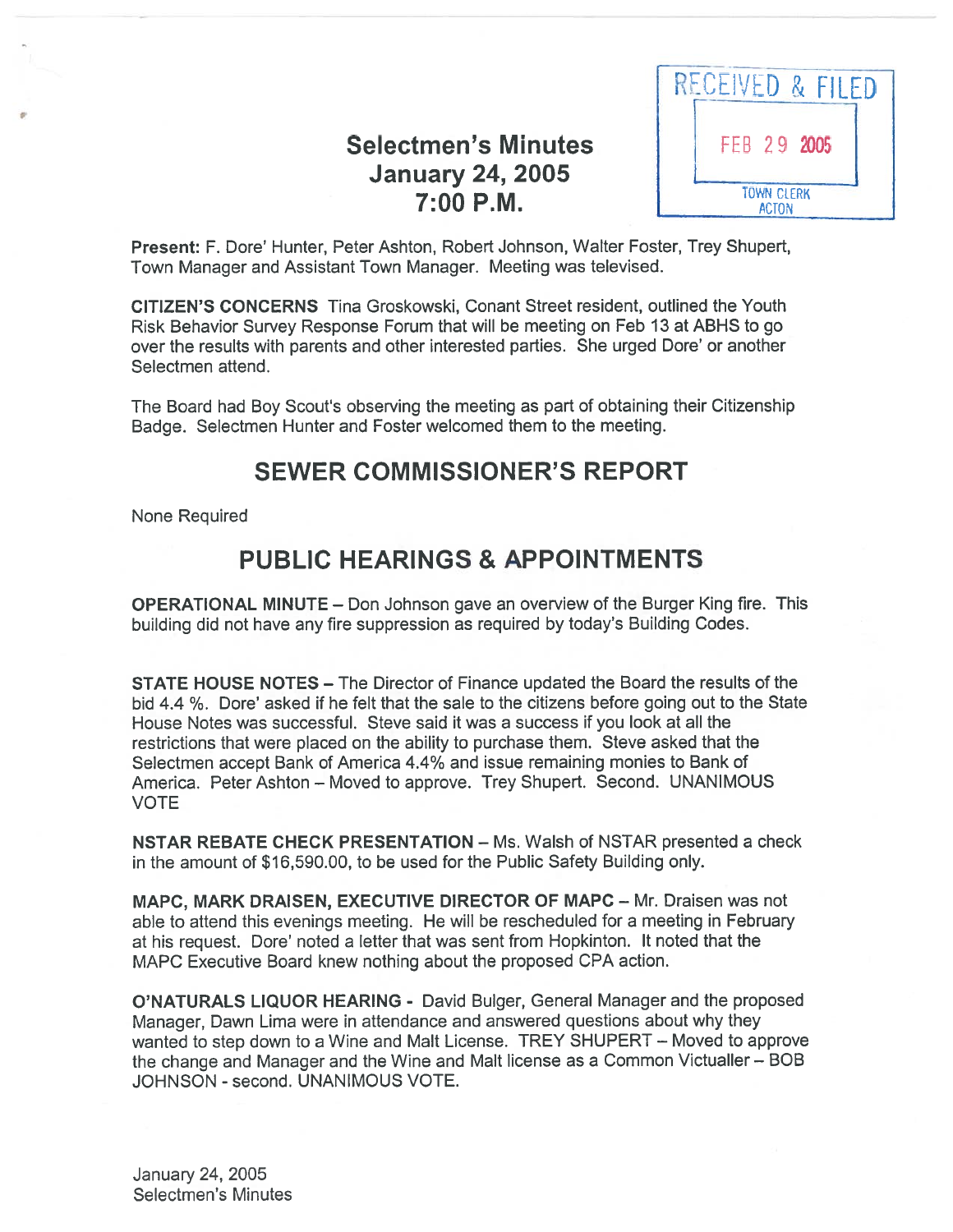CLASS II USED CAR NON-DISPLAY LICENSE, 171 NEWTOWN ROAD — The proponen<sup>t</sup> is in Florida and cannot ge<sup>t</sup> <sup>a</sup> flight back to Boston. The heating was opene<sup>d</sup> and continued to February 28 at 7:15. PETER ASHTON - Moved to continue to February 28, at 7:15. BOB JOHNSON — second. UNANIMIOUS VOTE

CONSERVATION COMMISSION MEMBER INTERVIEW WITH CHERYL LOWE - PETER ASHTON - Moved to appoint Cheryl Lowe as <sup>a</sup> Full Member of the Conservation Commission with a term to expire 6/30/08. TREY SHUPERT - second. UNANIMOUS VOTE

CONSERVATION COMMISSION ASSOCIATE MEMBER INTERVIEW WITH JANET ADACHI — WALTER FOSTER - Moved to appoint Janet Adachi as an Associate Member of the Conservation Commission with <sup>a</sup> term to expire 6/30/05. PETER ASHTON. - second. UNANIMOUS VOTE.

FAULKNER MILL SITE PLAN SPECIAL PERMIT/SPECIAL PERMIT, 09/24/04-394, 4 HIGH STREET — Peter Ashton excused himself from the Hearing as he was not in attendance for the entire process.

Dore' noted that the proponen<sup>t</sup> has answered the questions that were asked at previous meetings to the Town's satisfaction. The Engineer agree<sup>d</sup> and said that the lighting <sup>p</sup>lans have been submitted and approve<sup>d</sup> by Building. This project requires sidewalks and <sup>a</sup> sewer connection. Don said that the status of the sewer hook-up was still being reviewed at the State level. Don said that they would be having <sup>a</sup> meeting on February <sup>10</sup> and will update the Board as he receives information. TREY SHUPERT — Moved to take under advisement. WALTER FOSTER - Second. UNANIMOUS VOTE.

COMMON VICTUALLER LICENSE FOR TEDESCHI'S FOOD SHOP, 75 GREAT ROAD — BOB JOHNSON - Moved to approve six seats as allowed by Health Regulations. PETER ASHTON - second. UNANIMIOUS VOTE

## SELECTMEN'S BUSINESS

FY06 BUDGET/WARRANT DISCUSSION — Don updated the Board on the budgets and propose<sup>d</sup> cuts. He wants the HR. Director reinstated and was concerned with the land use side of the house. Dore' again urged that we not make deep cuts in the Council Aging Budget. It was noted that the Road Runner now operates <sup>3</sup> days per week. He noted that he attended <sup>a</sup> meeting that discussed the need for transportation for the elderly, immigrant's population and those without vehicles. Dore' asked about the department cuts that staff has prepare<sup>d</sup> in the very large document in this weeks mail.

Peter wanted to have additional <sup>A</sup> Budget materials for this Saturday's budget meeting. John explained that he did not think he could provide this because of the work load and pending projects in Finance. Dore' noted that the Fire Dept. will have one man on duty in the Station due to propose<sup>d</sup> cuts. The Police will have fewer patrols if positions are cut.

OVERRIDE ELECTION TIMING — Dote' said that they have before them <sup>a</sup> Pyramid Ballot for the Override. They discussed the issue of having the Vote before Town Meeting or after Town Meeting. Dore' mentioned the Solid Waste issue that may requite <sup>a</sup> Town Meeting. Dore' wanted the vote taken before Town Meeting and felt it would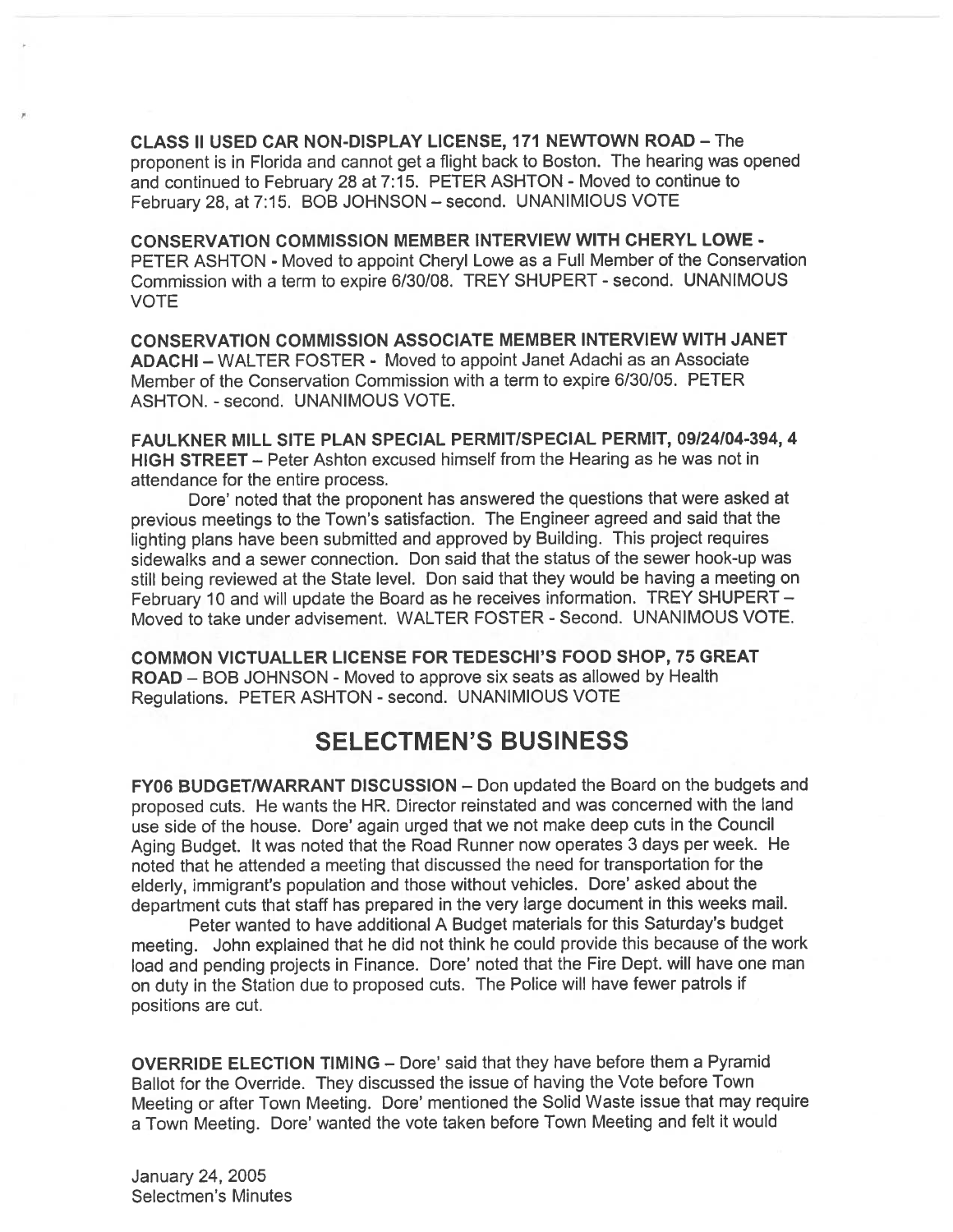save money by including it on the Town Election Ballot. Peter is going to listen to the discussion this evening because he is not <sup>a</sup> 100% convinced at this time.

Trey asked that <sup>a</sup> special education overview night to discuss the pyramid method be held by the Finance Committee and School. He wanted the vote taken before Town Meeting,

Walter was in favor of the vote before Town Meeting. He strongly leans toward the Pyramid option; he feels it <sup>g</sup>ives the voter more input. He also said he felt <sup>a</sup> town wide mailing to the voters would be informative. He felt that they should also have meetings with the public as well as having the options posted outside the voting booths. The League will hold <sup>a</sup> forum about the Pyramid Option. He feels that this Board and the Beacon should ge<sup>t</sup> some educational materials out to the citizens.

Bob Johnson — He agrees with Walter, but noted he thinks it gets messier if we have <sup>a</sup> pyramid before Town Meeting. If we don't have the vote before Town meeting <sup>t</sup> will be more difficult to educate and explain it to the citizens after the Town Meeting. He advocates the vote be taken before Town Meeting.

Marie Altieri — The School Committee has voted unanimously to ask the Board of Selectmen to have the Override Vote at the Town Election in March.

Herman Kabakoff speaking as <sup>a</sup> member of the Finance Committee, noted that the Finance Committee did not take a vote, but discussed it in length. The Fin Com decided on <sup>a</sup> consensus that they recommend the vote be taken after Town Meeting if there was <sup>a</sup> Pyramid Option.

Charlie Kadlec — Charlie has no strong feelings on the timing, but as to the amounts of 3.8 Million, 4.5 or -0- he did have an opinion. He wanted to state that the 3.8 propose<sup>d</sup> lowest amount is too high. He feels that the BOS should include <sup>a</sup> number of 1.5 million. The 3.8 will equate to 12-13% increase if passed. He urge<sup>d</sup> them to consider <sup>a</sup> 1.5 to <sup>2</sup> million figure.

Peter noted that we have had many discussions on <sup>a</sup> <sup>2</sup> million override at ALG. He too noted that the percentage that Mr. Kadlec stated reflects all taxes included and allowed under Prop.  $2 \frac{1}{2}$ , not just the Override amount.

DORE' HUNTER — Moved to schedule the Override of 3.8 and 4.5 Million on March 29 at the Annual Election. BOB JOHNSON — second. 4-1 Peter voting No. Motion carries.

STREET ACCEPTANCE PROCESS — PETER ASHTON - Move to approve and move forward with the public notification process. WALTER FOSTER — second. UNANIMOUS VOTE.

INTER-MUNICIPAL AGREEMENT — Dote' spoke about the municipal lease and outlined the process that was used. Walter gave <sup>a</sup> brief background presentation on this project and the need to insure that the newly constructed field would be <sup>a</sup> community resource. He thanked Mary Ann Ashton of the School Committee, Bill Mullin and the Friends of Leary Field. PETER ASHTON - Moved to accept as written. TREY SHUPERT — second. UNANIMOUS VOTE.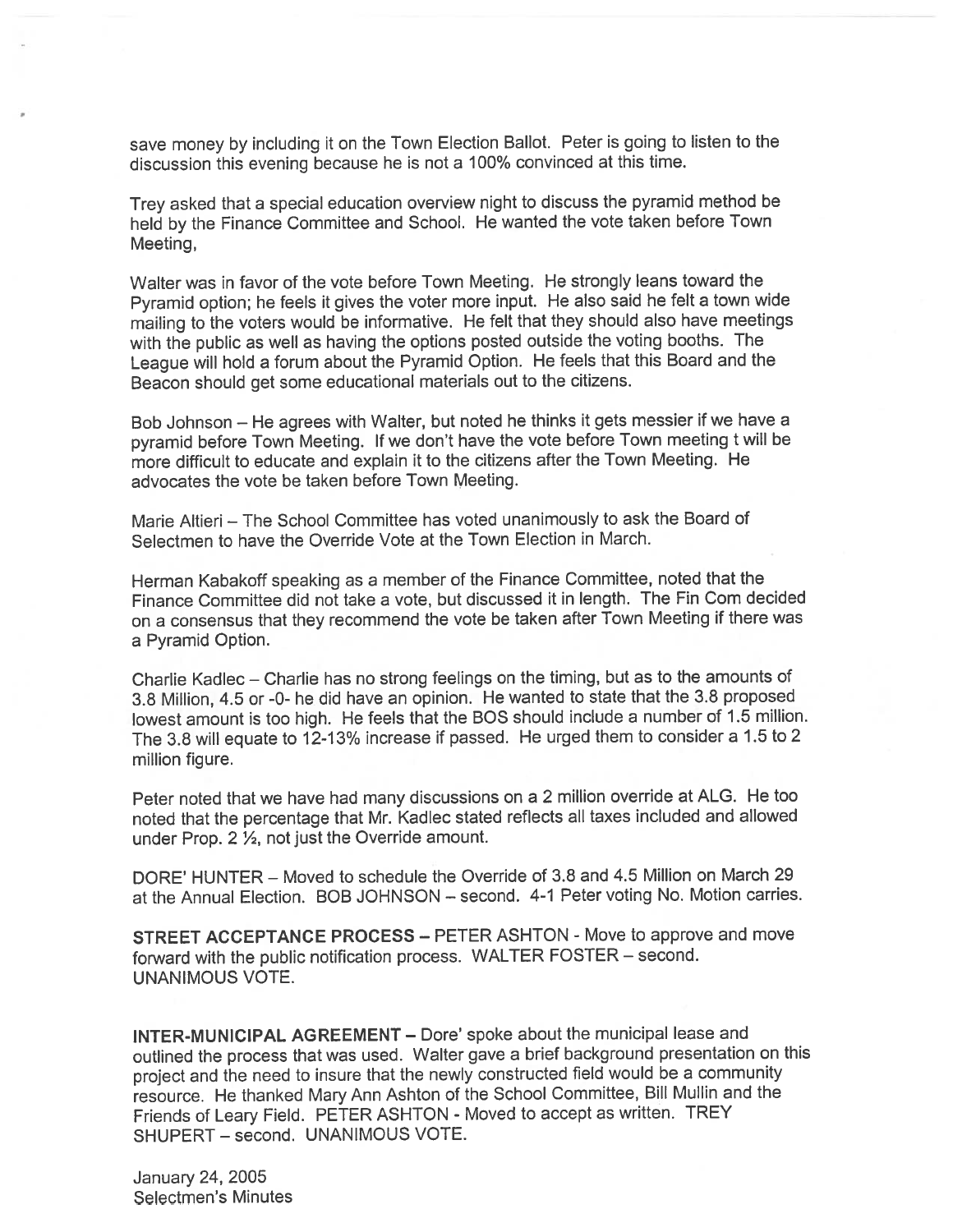ARMED FORCES DAY — A Parade to thank those who have been serving in the Armed Forces is proposed for Armed Forces day. Dore' noted that he wanted to know the financial implications of this event. PETER ASHTON — Moved to endorse the idea of <sup>a</sup> parade on Armed forces. TREY SHUPERT — second. UNANIMOUS VOTE.

IL FORNO RESTAURANT — Mike Mohammad outlined how he has been operating his restaurant in Fitchburg and Gardner in which he allows the patrons to bring in their own liquor. He cards customers and has had staff attend Tip Training Program. The Town Manager urged the Board to proceed carefully as we have had issues with Official licensed liquor holders. The Board asked that Mr. Mohammad send us <sup>a</sup> copy of this policy on Bring Your Own to the restaurant when he files his Common Victualler License, the Board will review his reques<sup>t</sup> for BYOB during the Common Victualler Hearing.

WOODLANDS AT LAUREL HILL — DORE' HUNTER - Moved to exercise his judgment regarding the draft letter, and to authorize him to sign the proposed draft letter. PETER ASHTON — second UNANIMOUS VOTE.

#### OTHER BUSINESS

OPEN SPACE AND RECREATION COMMITTEE — It was suggested that they have the committee continue its work investigating open space preservation opportunities. The committee should work with other Boards and Commissions as well as landowners. The Group will have to update the OSRP in two years. The suggested make-up of the committee to include one member each from the Board of Selectmen, Planning Board, Conservation Commission, one from the Water District and Conservation Trust as well as 2 or 3 at large members. This committee will be <sup>a</sup> sub-committee of the Conservation Commission and have no more than 7 permanen<sup>t</sup> members serving three year terms PETER ASHTON — Moved to approve the proposed sub-committee activities and

## CONSENT AGENDA

PETER ASHTON — Moved to approve. — TREY SHUPERT - Second. UNANIMOUS VOTE

## TOWN MANAGER'S REPORT

UPDATE MMA ANNUAL MEETING ACTIVITIES - Will address this at the next meeting.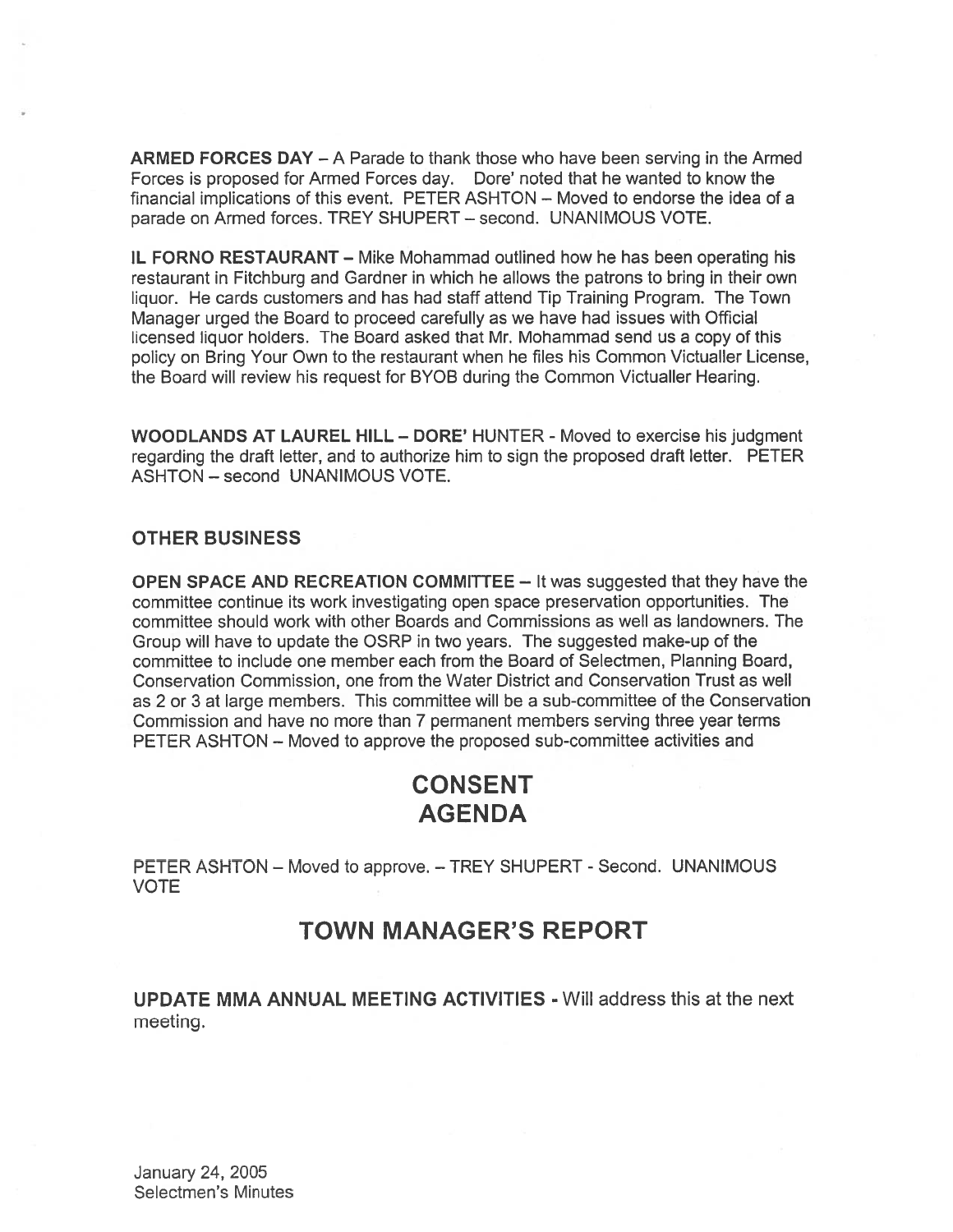# EXECUTIVE SESSION

BOB JOHNSON —Move to go into Executive Session for the purpose of discussing Land Negotiations and Potential Litigation. — Second. Roll Call was taken, Hunter, Ashton, Foster Shupert and Johnson. All AYES

Christine Joyce , Clerk Recording Clerk , 2. 28 . 0

Date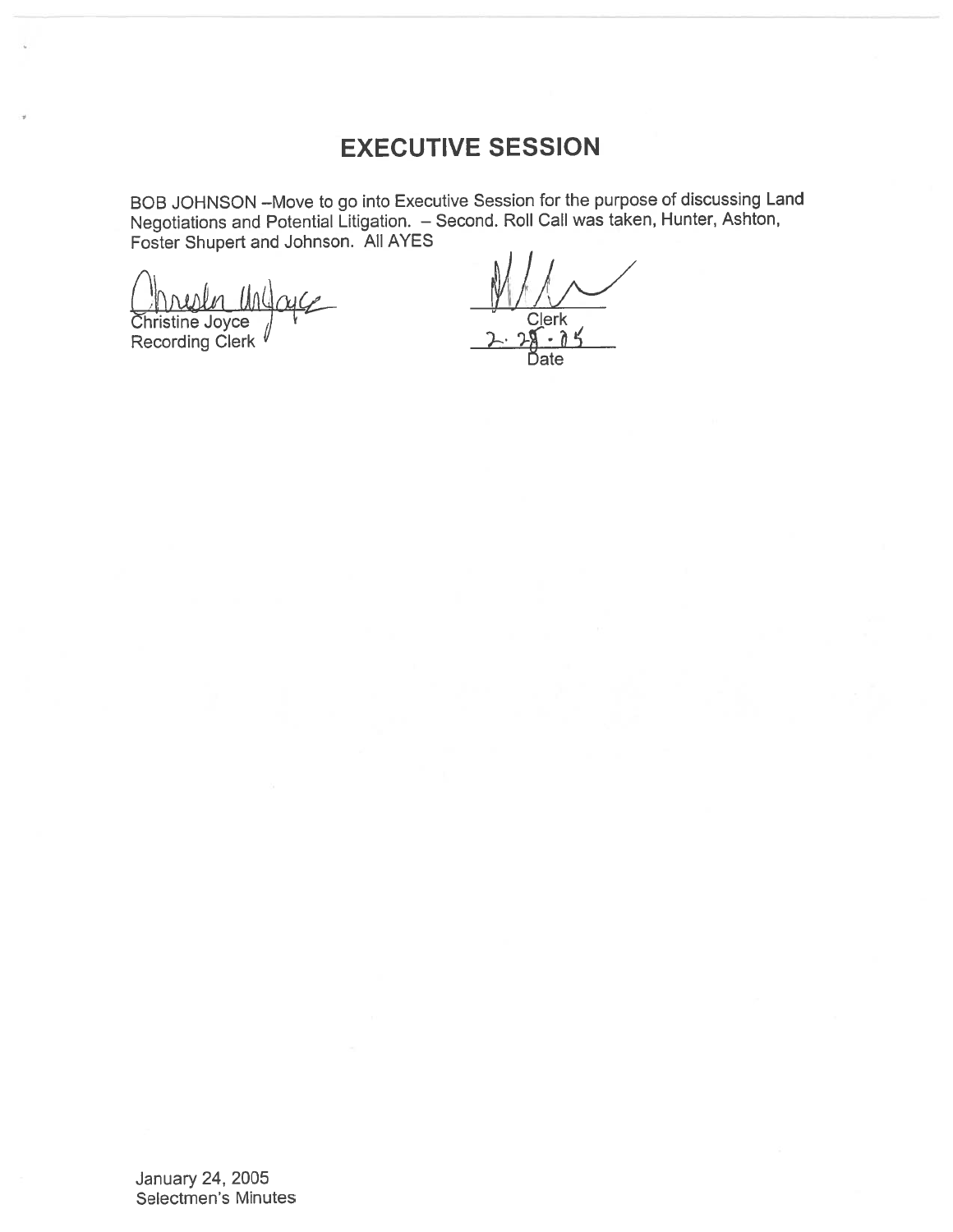2/14/2005 4:07 PM January 21, 2005

TO: Board of Selectmen, Sewer Commissioners

FROM: F. Dore' Hunter, Chairman

SUBJECT: Selectmen and Sewer Commissioners' Report

## **JANUARY 24, 2005**  $7:00 P M$

#### I CITIZENS' CONCERNS

## II SEWER COMMISSIONERS' BUSINESS

#### III PUBLIC HEARINGS & APPOINTMENTS

- 1. 7:01 OPERATIONAL MINUTE The Town Manager will <sup>g</sup>ive the Board <sup>a</sup> brief update on various topics.
- 2. 7:03 STATE HOUSE NOTES The Treasurer and Finance Director will address the Board concerning the enclosed materials.
- 3. 7:10 NSTAR REBATE CHECK PRESENTATION Annemarie Walsh of NSTAR will be in to presen<sup>t</sup> the Town <sup>a</sup> check for energy conservation measures used in the construction of the Public Safety Facility, for Board consideration.
- 4. 7:15 METROPOLITAN AREA PLANNING COUNCIL (MAPC) Marc Draisen, Executive Director of MAPC, will be in to spea<sup>k</sup> with the Board concerning the enclosed materials.
- 5. 7:30 LIQUOR LICENSE HEARING, O'NATURAL'S, CHANGE FROM FULL LIQUOR AS A COMMON VICTUALLER TO BEER AND WINE - Enclosed please find materials in the subject regard, for Board consideration.
- 6. 7:40 CLASS II USED CAR NON-DISPLAY LICENSE APPLICATION HEARING, <sup>171</sup> NEWTOWN ROAD —Enclosed <sup>p</sup>lease find materials in the subject regard, for Board consideration.
- 7. 7:45 COMMITTEE INTERVIEW, CHERYL LOWE, CONSERVATION COMMISSION ASSOCIATE MEMBER - Enclosed <sup>p</sup>lease find Ms. Lowe's VCC Application and recommendation for appointment as an Associate Member of the Conservation Commission, with <sup>a</sup> term to end June 30, 2005, for Board consideration.
- 8. 7:50 COMMITTEE INTERVIEW, JANET ADACHI, CONSERVATION COMMISSION ASSOCIATE MEMBER - Enclosed <sup>p</sup>lease find Ms. Adachi's VCC Application and recommendation for appointment as an Associate Member of the Conservation Commission, with <sup>a</sup> term to end June 30, 2005, for Board consideration.
- 9. 8:00 FAULKNER MILL SITE PLAN SPECIAL PERMIT / SPECIAL PERMIT, #09/24/04-399, 4 HIGH STREET — (continued from January 3 meeting) Enclosed please find materials in the subject regard, for Board consideration.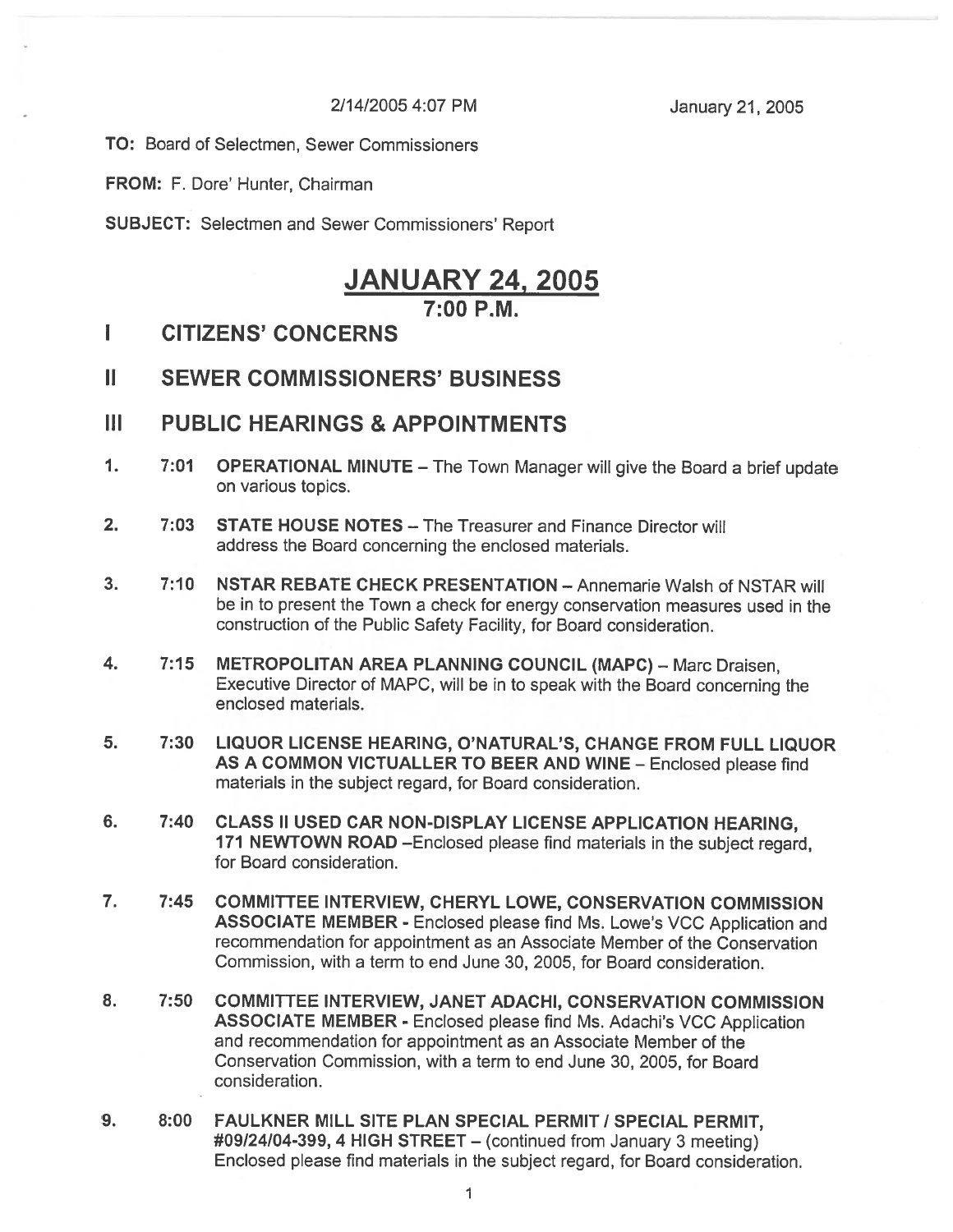10. 8:30 COMMON VICTUALLER'S LICENSE, TEDESCHI'S FOOD SHOP, 75 GREAT ROAD — Enclosed please find an application, along with Staff comments in the subject regard, for Board consideration.

## IV SELECTMEN'S BUSINESS

11. FY06 BUDGET/WARRANT DISCUSSION - Enclosed please find materials in the subject regard, for Board consideration.

12 OVERRIDE ELECTION — Enclosed please find materials in the subject regard, for Board consideration.

13. STREET ACCEPTANCE PROCESS — Enclosed please find materials in the subject regard, for Board consideration.

14. OPEN SPACE AND RECREATION COMMITTEE — Selectman Ashton will address the Board concerning the enclosed communication.

15. INTER-MUNICIPAL AGREEMENT - Enclosed please find materials regarding the proposed Inter-Municipal Agreement with the Regional School District for Leary Field, for Board consideration.

16. ARMED FORCES DAY — Enclosed please find materials in the subject regard, for Board consideration.

17. IL FORNO RESTAURANT - Enclosed please find materials in the subject regard, for Board consideration. Enclosed please find materials in the subject regard. Chairman Hunter wishes to discuss issues related to the provision of Public Safety Services to the Westford portion of this project.

18. WOODLANDS AT LAUREL HILL — Enclosed please find materials in the subject regard. Chairman Hunter wishes to discuss issues related to the provision of Public Safety Services to the Westford portion of this project.

#### 19. OTHER BUSINESS

## V CONSENT AGENDA

20. ACCEPT MINUTES — Enclosed please find Minutes of the January 3, 2005 Selectmen's meeting, for Board consideration.

21. FIRE ALARM REVOLVING FUND APPROPRIATION INCREASE — Enclosed please find <sup>a</sup> reques<sup>t</sup> from the Fire Chief to increase the statutory limit for expenditures by \$30,000, for Board consideration.

22. CLERICAL CORRECTION TO SITE PLAN SPECIAL PERMIT #11/18/98-366 PHASE II, ACTON ASSISTED LIVING – Enclosed please find materials in the subject regard, for Board consideration.

23. ONE DAY LIQUOR LICENSE REQUEST - Enclosed please find a request from #5 Strawberry Hill Restaurant for <sup>a</sup> One Day Liquor License for Valentines Day, for Board consideration.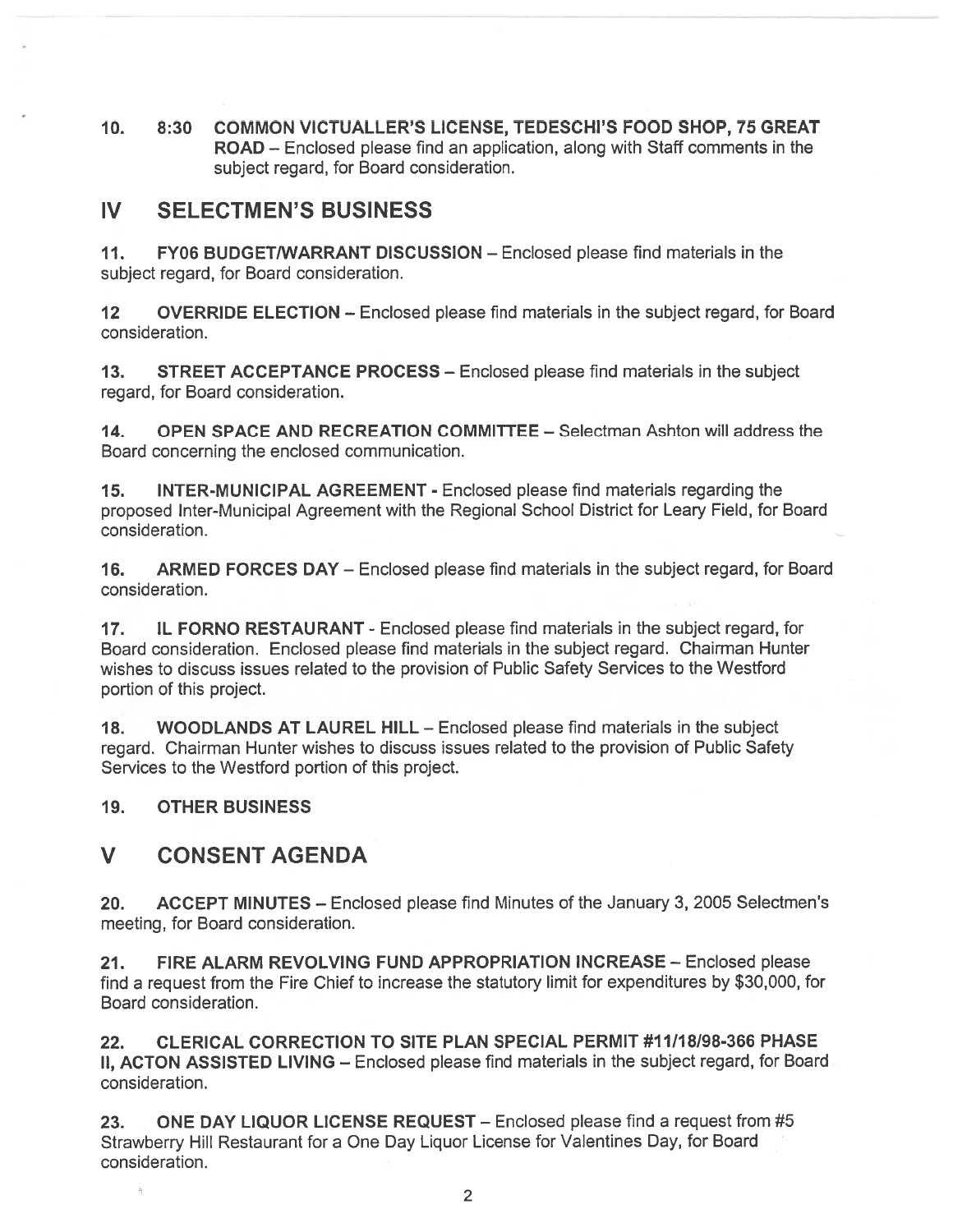24. ONE DAY LIQUOR LICENSE REQUEST – Enclosed please find a request from the Le Le Lyonnais Restaurant for <sup>a</sup> One Day Liquor License for Valentines Day, for Board consideration.

25. ONE DAY LIQUOR LICENSE REQUEST — Enclosed please find <sup>a</sup> reques<sup>t</sup> from the Acton Barn Cooperative for <sup>a</sup> One Day Liquor License at the Church of the Good Shepherd for their fund raiser auction, for Board consideration.

26. SURPLUS EQUIPMENT - Enclosed please find a memo from the Municpal Properties Director seeking the Board's declaration of certain equipment as surplus, for Board consideration.

27. ACCEPT GIFT— Enclosed please find <sup>a</sup> reques<sup>t</sup> for acceptance of the following gifts for Winterfest 2005 at NARA Park:

Wachusett Mountain - 4 Communty Spirt Day Tickets, valued at \$24.00 (Total)

Berkshire East Ski Resort - 2 lift tickets, valued at \$84.00 (Total)

 $\ell^{(1)}$ 

Nashoba Valley Ski Area — Two Ski Lift Passes and two Snow Tube passes, valued at \$104.00 (Total)

JSP Cleaning Services — Sponsorship of the Chili Cook-off \$500 Contribution Lowell Spinners — 8 Vouchers to Spinners Games, valued at \$36.00 (Total)

28. ACCEPT GIFT — Enclosed please find <sup>a</sup> reques<sup>t</sup> for acceptance of <sup>a</sup> donation of \$500 from Bonnie Geithner to be used at the Nashoba Brook Conservation Area in memory of her husband, Edgar, and their dog, Rudy, for Board consideration.

29. ACCEPT GIFT - Enclosed please find a request from Arthur Gagne, for acceptance of a donation of \$2,000 from the Acton Permanet Firefighters, Local 1904, for the Flag Pole Project at the Public Safety Facility, for Board consideration.

30. ACCEPT GIFT— Enclosed <sup>p</sup>lease find <sup>a</sup> reques<sup>t</sup> from Arthur Gagne, for acceptance of <sup>a</sup> donation of \$1 ,<sup>000</sup> from the Acton Rotary Club for the Flag Pole Project at the Public Safety Facility, for Board consideration.

31. ACCEPT GIFT — Enclosed <sup>p</sup>lease find <sup>a</sup> <sup>g</sup>ift certificate from NSTAR, for trees and shrubs, valued at \$1,000, for Board consideration.

## VI TOWN MANAGER'S REPORT

32. MMA ANNUAL CONFERENCE REPORT — The Town Manager will brief the Board on his attendance at the recent MMA Annual Conference.

## VII EXECUTIVE SESSION

#### ADDITIONAL INFORMATION

Enclosed <sup>p</sup>lease find additional correspondence that is strictly informational and requires no Board action.

#### FUTURE AGENDAS

To facilitate scheduling for interested parties, the following items are scheduled for discussion on future agendas. This IS NOT <sup>a</sup> complete Agenda.